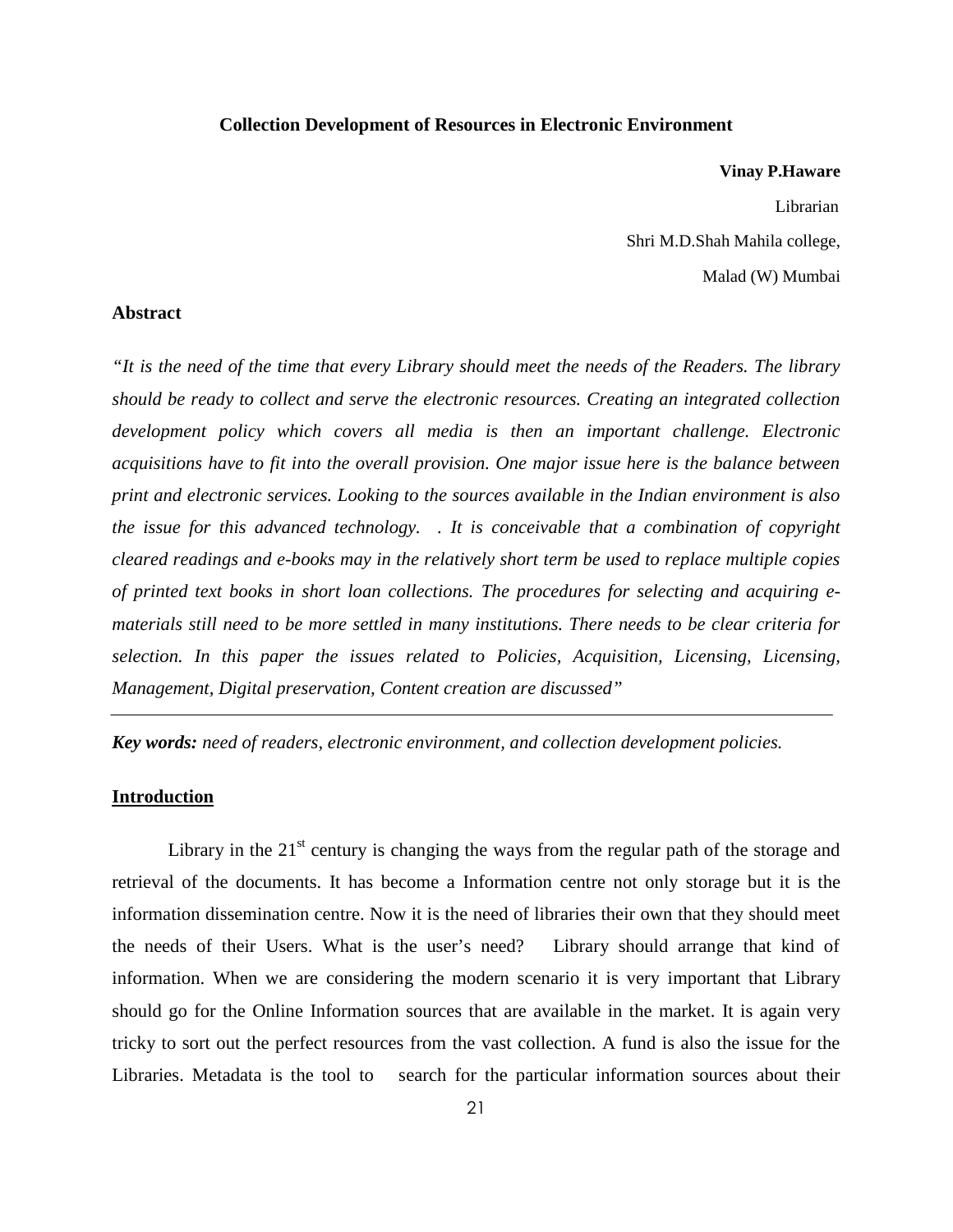importance and authenticity. Here it has become a need to develop some policies to develop the collection of Online Resources in the library considering all the aspects related to it.

## **Policies**

Shifting from regular resources to electronic resources could not be the only solutions to the present libraries. Of course, the infrastructure is only there to deliver the content. This leads on to collection development. Creating an integrated collection development policy which covers all media is then an important challenge. Electronic acquisitions have to fit into the overall provision. One major issue here is the balance between print and electronic services. The question of substitution is becoming an urgent one for many libraries. Should electronic sources *replace* printed ones? This is a question that was addressed for bibliographic resources several years ago (who still takes the ISI Citation Indexes in print form?) but is only now beginning to be faced for full text resources. As the situation is moving all of the time, this issue needs constant monitoring. It may however become more immediately relevant in particular areas. Key teaching texts are an example. It is conceivable that a combination of copyright cleared readings and ebooks may in the relatively short term be used to replace multiple copies of printed text books in short loan collections.

The procedures for selecting and acquiring e-materials still need to be more settled in many institutions. There needs to be clear criteria for selection. What are the judgments which need to be made about the content and functionality of an e-resource? A large number of issues need to be considered which range from technical requirements through content to training and support implications. At the University of level the library committees are formed to develop a clear protocol for selecting e-journals which involves a subject librarian analysing the deal against a set of criteria. Such a system is often necessary if the library has some kind of electronic resources group which makes acquisition decisions.

# **Acquisition**

The selection and acquisition process itself is often far more complex for electronic materials and includes liaising with suppliers, organising trials and demonstrations, and formal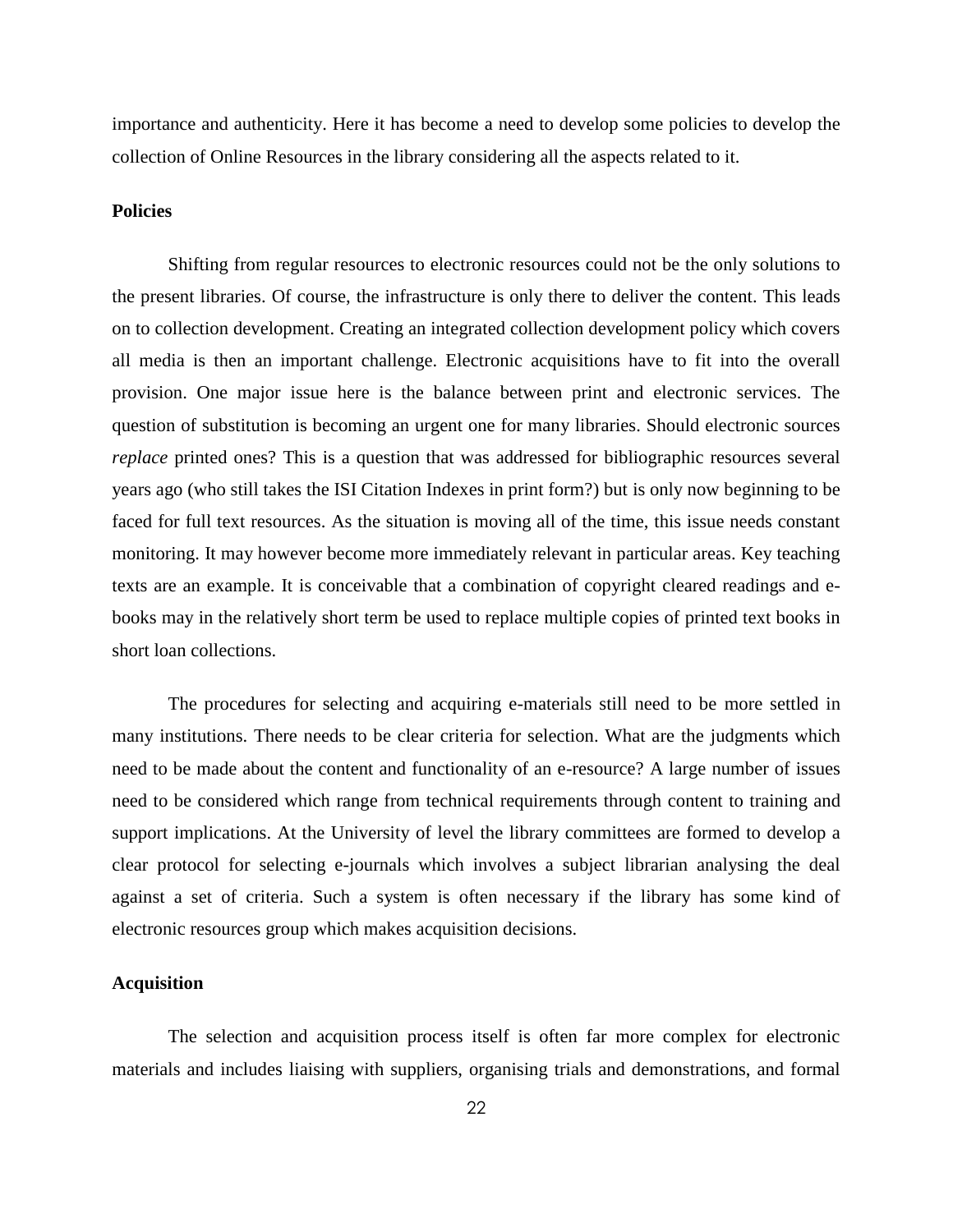evaluation. Once a decision has been made, it is ironic that the acquisition of e-resources can often take longer the paper ones. Sometimes just getting a price from suppliers can take several weeks. Perhaps the reason for these delays is due to the inexperience both of publishers and libraries. It can however sometimes frustrate the expectations of users.

# **Licensing**

The proliferation of electronic information materials means that the relationship between publishers and libraries is changing. In broad terms, there is a movement from the use of resources being determined by public law (copyright and fair dealing) to private agreement (licences). While looking in this issue the Digital Millennium Copyright act 1998 should be taken into consideration. License agreements are private arrangements between two parties. They place the provider in a much stronger position to specify how the information is used and who uses it. Libraries in the UK have been helped to negotiate licences assertively since much of this is done through national agencies, CHEST (for software and datasets) and NESLI (for ejournals). These agencies are currently in a state of flux and it is important that whatever replaces them in the long term is able to maintain a robust stance with publishers. In particular, the need for publishers to allow off-campus and multi-campus access to materials needs to be maintained.

## **Management**

Once material has been acquired it needs to be managed. The management of e-journals is, for example, a particular problem. It is not possible to buy an e-journal package, make it available and then forget about it. There is always an *ongoing* maintenance problem. Packages seem to add and subtract titles on a regular basis. Access problems occur very frequently. Libraries have begun to develop in-house databases to streamline e-journal management for staff and delivery to users. Commercial products are also now being released. Perhaps there is a role here for subscription agents. Libraries will certainly welcome opportunities to hand over some of the laborious administration associated with e-journals to a reliable third party. But whoever manages e-journal delivery, there is an argument that suppliers themselves should be providing a better service here. Suppliers should provide regular updates on the contents of service, MARC records and assistance as standard. In Indian scenario again the problem of funding arise for the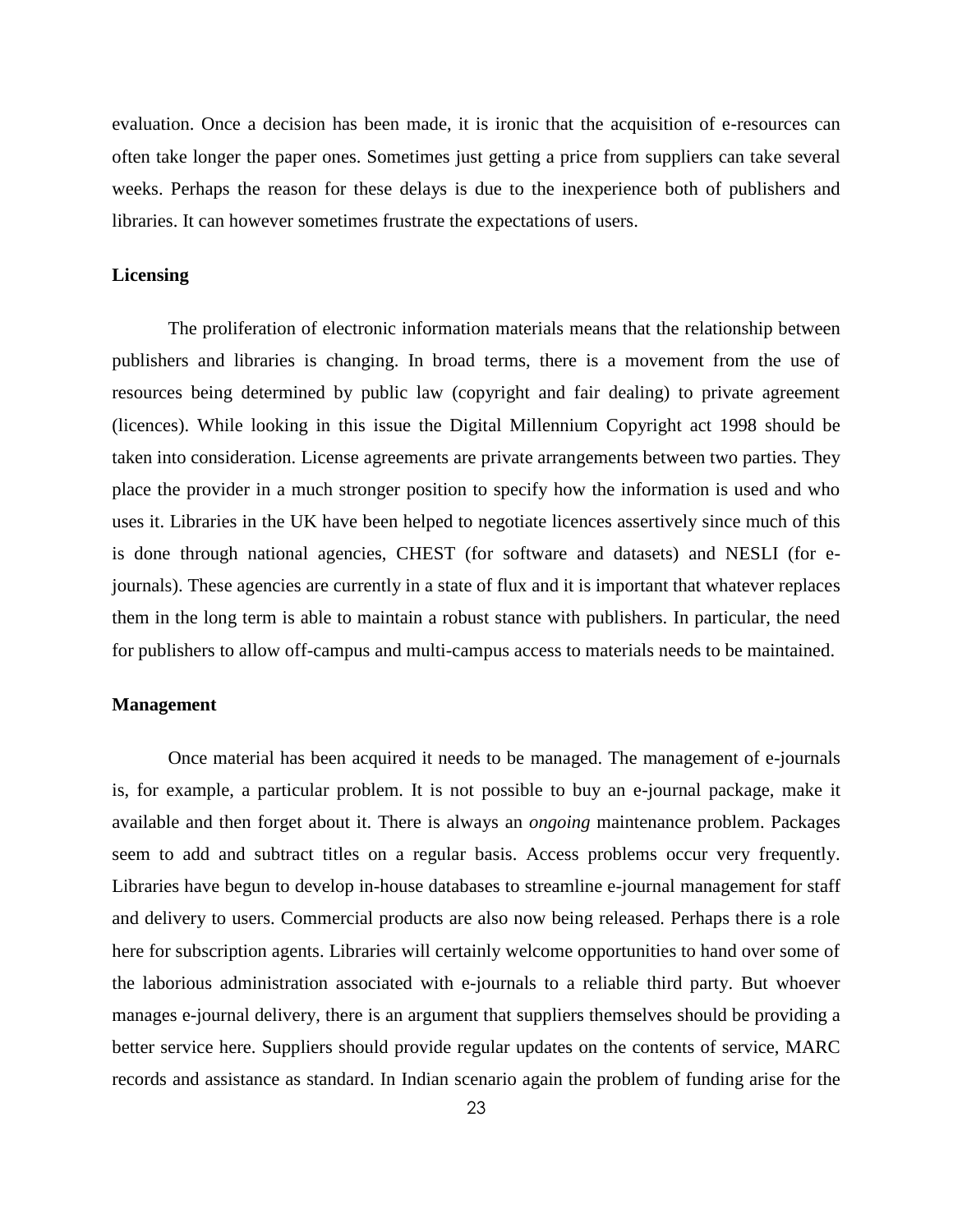renewal of the existing e-journals. Limitations of technology again may reduce the ratio of use of the e-journals and the funding institution will advice to suspend the subscription. Availability of resources to use such product like continuous power supply, advance devices, network availability with proper speed, security for the internet and also information literacy make effect in the proper use of the e-material. These cause the management of the e-material.

# **Digital preservation**

Another important aspect of the management of e-materials is preservation. In the main, electronic resources have been acquired by libraries to satisfy immediate need. The issue of preservation of electronic materials has been side-stepped. In many areas, libraries have continued to acquire paper in parallel with e-versions. However, as the prospect of e-only versions of material becomes more immediate, the preservation issue becomes more pressing. However, the preservation question remains a key one for all libraries. It will have an impact on the whole direction of local e-collection development policies. Until the issue is nearer resolution, library managers will not have the confidence to move decisively from paper to electronic-only resources. For the proper preservation librarians are looking for the safe mode or devices which could be reliable to store and retrieve the information in future as per the need of users. The speed of advance technology is remarkable now a days, the medias are changing so fast the libraries have to shift form on device to another within the short term period. It resulting on the provision of the funds made in the budget.

## **Content creation**

Of course, electronic resources are not only being *acquired* by libraries but also *created* by them. Libraries are increasingly active in digitising materials both to preserve the originals and to add value to them. Library staff are also increasingly involved in creating content for learning and teaching purposes. Such activity needs to be built into general collection development policies of libraries. Its importance needs to be recognised by library managers and academic staff. For this activity library needs the trained staff to perform the job. The academic libraries in India are not capable for this activity as it needs the technical staff as well as the infrastructure, which is not possible for the Indian college libraries. Although the University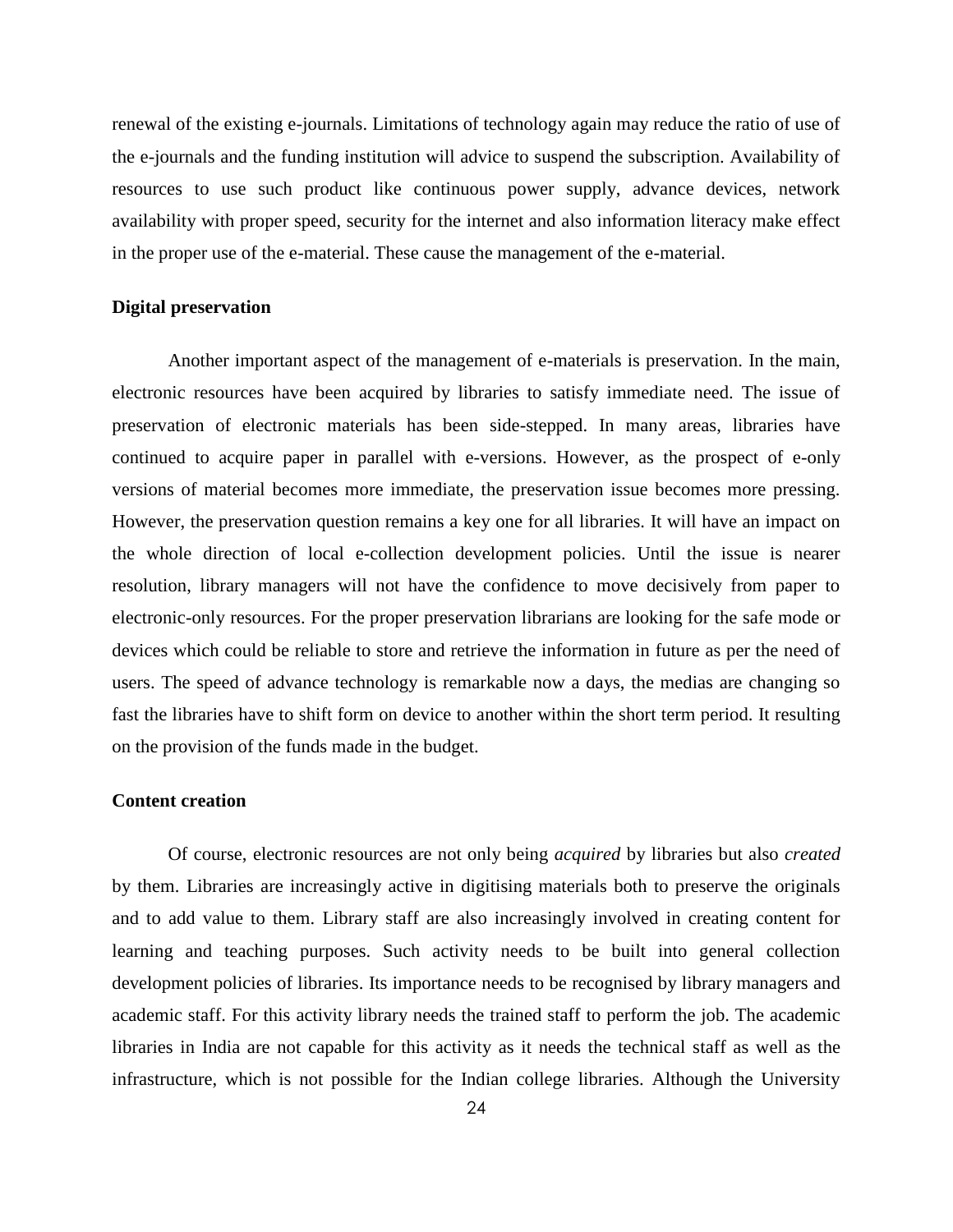libraries are doing this kind of work by joining the various projects run by the big organizations like UGC.

#### **Systems and technical issues**

### **Integration**

Systems and technical issues are major challenges. The fundamental challenge is (still) integration – bringing the different components of the library together as a coherent whole. This is the challenge addressed by the eLib 'hybrid library' projects, and some interesting and useful work has been done. Some informative work has been carried out to conceptualise the role of the library in the hybrid information environment. But the practical challenge has not gone away.

One specific practical question highlighted by the hybrid library projects is the relationship between the OPAC and the other elements of the e-library. Is the OPAC at the centre of the hybrid or electronic library, or is it 'just another database'? For example, many libraries have developed their web sites to be gateways to information resources available to users. They often contain direct links to e-journals, CD-ROMs, and quality web resources. Does the library also put records for all of these items on their OPACs or are these items only accessible via the library web site? Many libraries have developed databases behind their web site to provide access to these kinds of sources. The web site has become a search tool in its own right. With this and the fact web sites and web OPAC interfaces have increasingly been given a similar 'look and feel', the distinction between library web site and OPAC has become blurred.

Integration is also fast becoming a bigger problem. Libraries are no longer just dealing with digital textual resources but a wide range of different types of data. These include statistical, mapping, graphical, sound, and moving image materials to name a few. The challenge of creating a navigable online library environment which allows users to move between and around key resources continues to be a big one.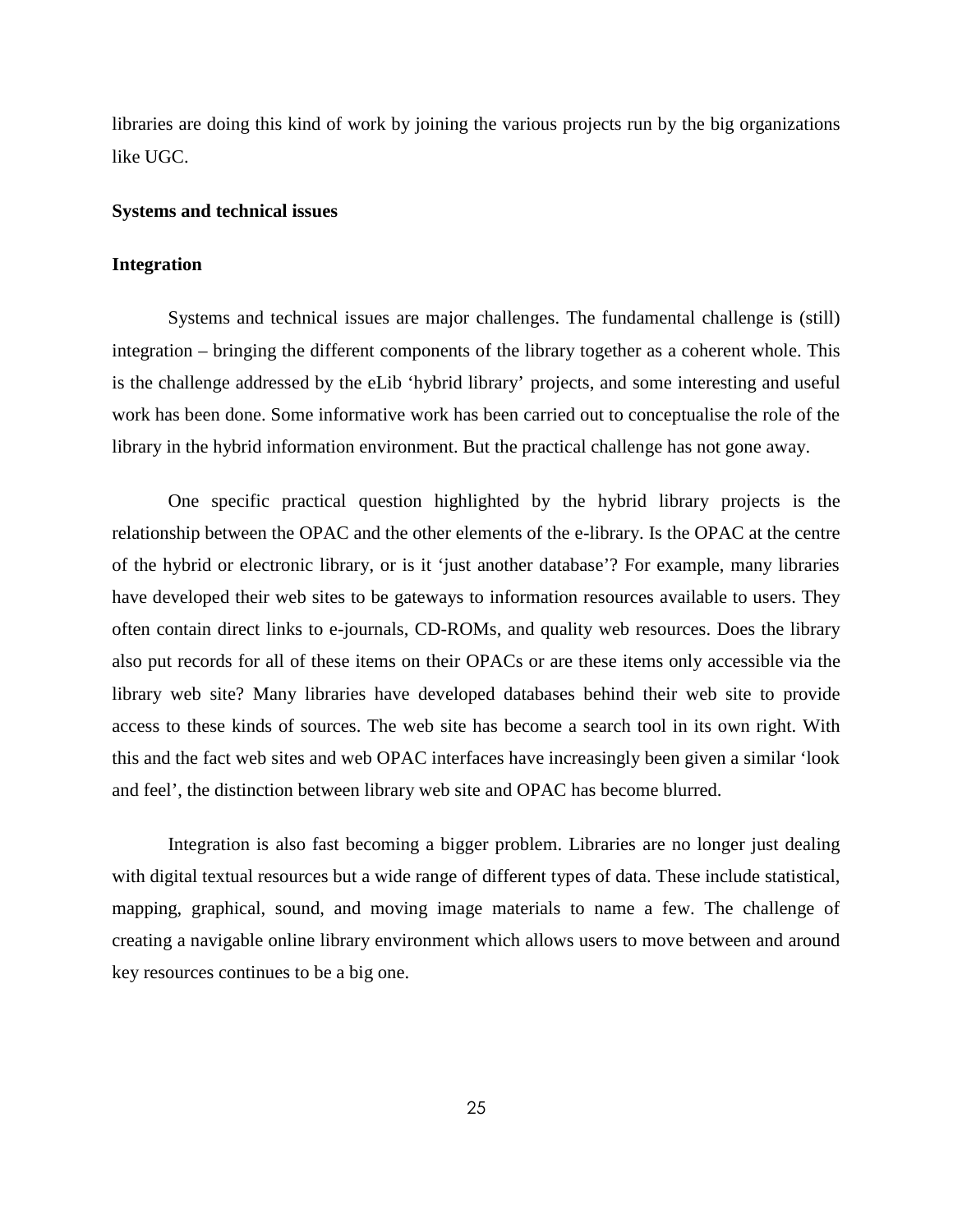### **Cross searching and linking**

Designing ways of navigating the wide range of resources is a major challenge. The use of various cross-searching and linking technologies is now high on the agenda. Perhaps one of the biggest problems is that there are major inconsistencies in the way in which MARC has been implemented in library OPACs.

New linking facilities are also beginning to emerge. Many of these provide links between different datasets – most usefully between bibliographic and full text resources. Services are now available from many database providers which allow these links to be set up for libraries. However, these linking services are often laborious to create, difficult to maintain and patchy in their coverage. Often the links provided by one data supplier do not correspond to the subscriptions of the library. This so-called 'appropriate copy problem' has led to the development of the new technology of Open URLs. The practical value of this technology is still being investigated but it has the potential to play a crucial role in helping users navigate between accessible information resources.

### **Content description schemas**

Metadata remains a crucial issue. Some of the technologies and commercial products above create the potential to cross-search records produced according to different schemas – MARC (for libraries), ISADG (for archives), Dublin Core (for web sites). The problem of the relationship between these different schemas however remains. Can they be successfully crosssearched? Some have suggested that collection level descriptions (CLDs) may partly address this problem. Searching descriptions of collections of material may be a useful preliminary to searching at the item level.

# **Authentication, Authorisation and Personalisation**

Another major technical issue that has major service implications is security, authentication and authorisation. The picture here is a complex one. The place of authentication in a cross-searching world (where users want to use a number of data sources simultaneously),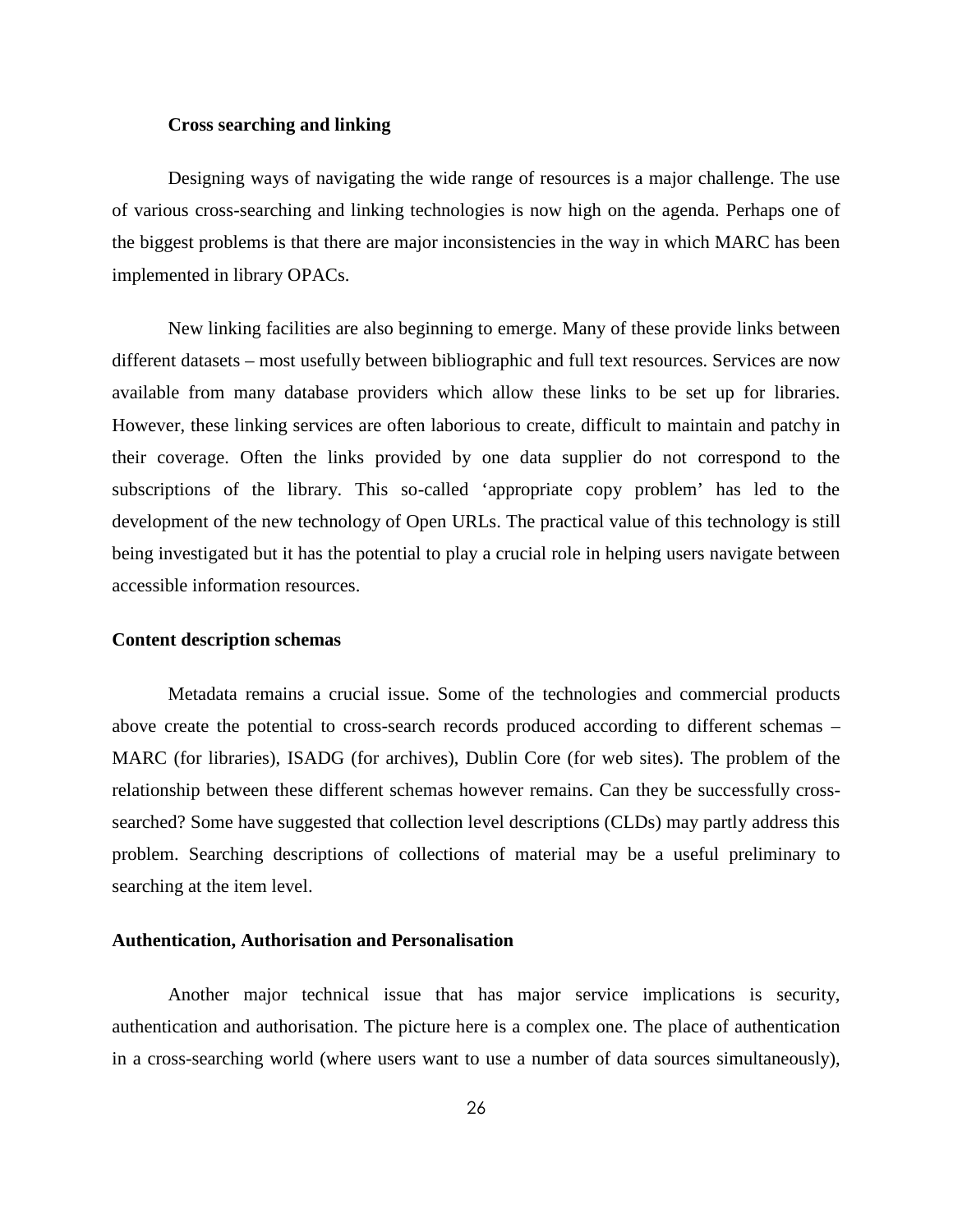and the possibility of 'quiet' authentication (where authentication and authorisation information is passed behind the scenes without the user intervening) remain key questions.

The related issue of personalisation is also an ongoing challenge. Many of the eLib hybrid library projects did some useful work in this area. Much of this is now relevant for institutions beginning to look at developing portal-type facilities for their users to cover a wider range of services than just the e-library. One key issue, as with personalisation for e-library services, is the extent to which user intervention is required. Whilst users often respond positively to the suggestion that they should be able to tailor a service to their own needs, in practice most users do not do this to any large extent. Tailoring can however be done at a system level for users, presenting them with key information and services which fit their profile. Whilst this needs to be done sensitively, it is often more effective than services which require users to do it themselves. Issues of security and data protection need of course to be considered here.

### **The serials crisis**

Publishers have embraced the electronic future at different rates and with different levels of enthusiasm but most academic publishers are now operating in the electronic environment. They are working to maintain (or increase) their market shares and profits in this new area. In many ways, this has led to the same problems created in the print environment being transferred to the electronic. Perhaps the most significant of these is the so called 'serials crisis'.

# **The role of the library**

Although the future shape of scholarly communication still remains unclear, what *is* clear is that library and information professionals have a key role to play here. First of all, the library is the natural home for an institutional e-service. Libraries have traditionally managed the key academic information resources of institutions. In the short term, librarians should be active in installing servers locally and smoothing the path for academics to contribute to them. Secondly, librarians should take the role of raising awareness about these issues amongst their academic colleagues and institutional managers. As the professionals who currently interface between publishers and academics, library staffs are in a good position to be well informed on the issues.